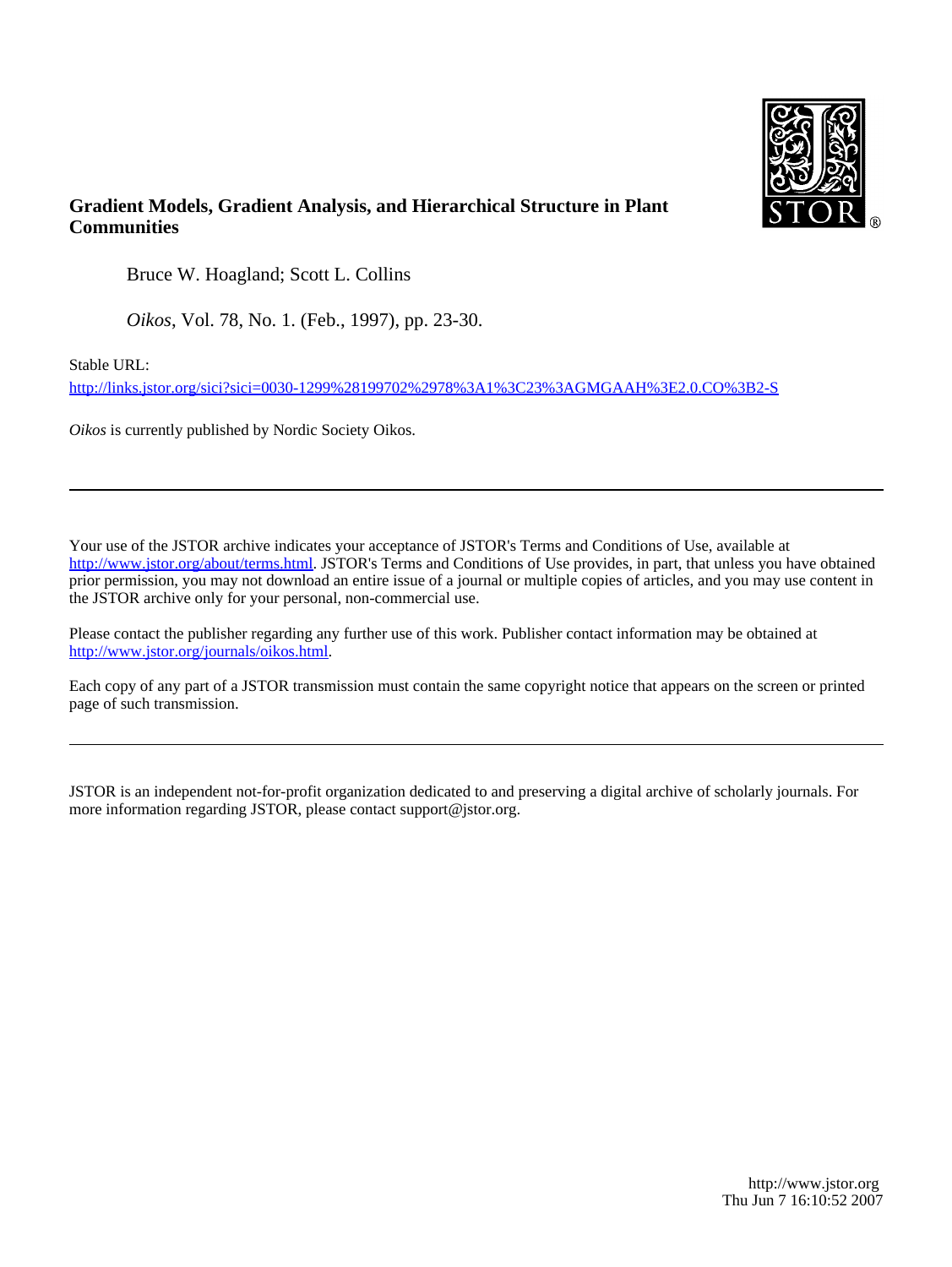# **Gradient models, gradient analysis, and hierarchical structure in plant communities**

**Bruce W. Hoagland and Scott L. Collins** 

Hoagland, B. W. and Collins, S. L. 1997. Gradient models, gradient analysis, and hierarchical structure in plant communities.  $-$  Oikos 78: 23-30.

Two general models of plant community structure, the community-unit and the continuum, have dominated the thinking of American community ecologists. Hypotheses derived from these and other models of plant community structure rarely have been tested, however. Traditionally, analyses of gradient structure have focused primarily on whether or not the boundaries of species response curves are clustered, which does not provide a complete picture of gradient structure. In this study, we statistically analyzed three characteristics of plant community structure along gradients (1) pattern of boundaries of species distributions, (2) pattern of modes of species response curves, and (3) whether or not species distributions exhibit hierarchical structure. In combination, these characteristics yield eight different models of vegetation structure along gradients. To determine if vegetation corresponds to any of these models, we sampled species composition using belt transects of contiguous quadrats in a total of 42 wetland sites in Minnesota and the southern Great Plains, USA. Boundaries of species distributions were clustered in 10 of 42 cases, modes of species response curves were clustered in 19 of 42 cases, and species distributions exhibited hierarchical structure in all 42 cases. Results varied between sites. Overall, four models of community structure were supported. None of the sites sampled supported the models often associated with the continuum or the community-unit. These results confirmed the need to explore alternative models of gradient structure, and suggested that more than one model of vegetation structure may be needed to represent community structure along gradients.

*B. W. Hoagland and S. L. Collins, Dept of' Botany and Microbiology, Unic. of Oklahoma, Norman, OK 73019, USA (present address of BWH: Oklahoma Natural Heritage Inventory, Unit.. of' Oklahoma, 111 E. Chesapeake Street, Norman, OK*  73019-0575, USA (bhoagland@uoknor.edu); present address of SLC: Ecological Stud*ies Program, Rm 635, National Science Foundation, Arlington, VA 22230, and Dept of* Zoology, Univ. of Maryland, College Park, MD 20742, USA).

(Clements 1905, 1936) and the individualistic concept the debate continue to intrigue both plant (Scott 1974, (Gleason 1917, 1926, 1939), represent the basic concep- Westman 1983, Minchin 1989, 0kland 1992, Auerbach tual framework for gradient studies in plant community and Shmida 1993) and animal ecologists (Richardson ecology. Proponents of these models engaged in an 1980. McIntosh 1995). To some extent, both models are acrimonious debate during the first half of this century nebulous (Collins et al. 1993), and explicit tests of these which polarized the views of many plant ecologists models are rare (Keddy 1987). Given that the individu-(McIntosh 1985). Based primarily on multivariate alistic and community-unit concepts were never quantianalyses, the individualistic concept of species, and its tatively defined by their original proponents, perhaps it modern counterpart the continuum concept of vegeta- is best to redirect focus by treating these concepts for tion (McIntosh 1967, Whittaker 1967) is now widely what they are, general organizational frameworks. Such

Copyright © OIKOS 1997 ISSN 0030-1299 Printed in Ireland  $-$  all rights reserved

Two general qualitative models, the community-unit accepted (McIntosh 1967, Austin 1985), yet aspects of

Accepted 18 April 1996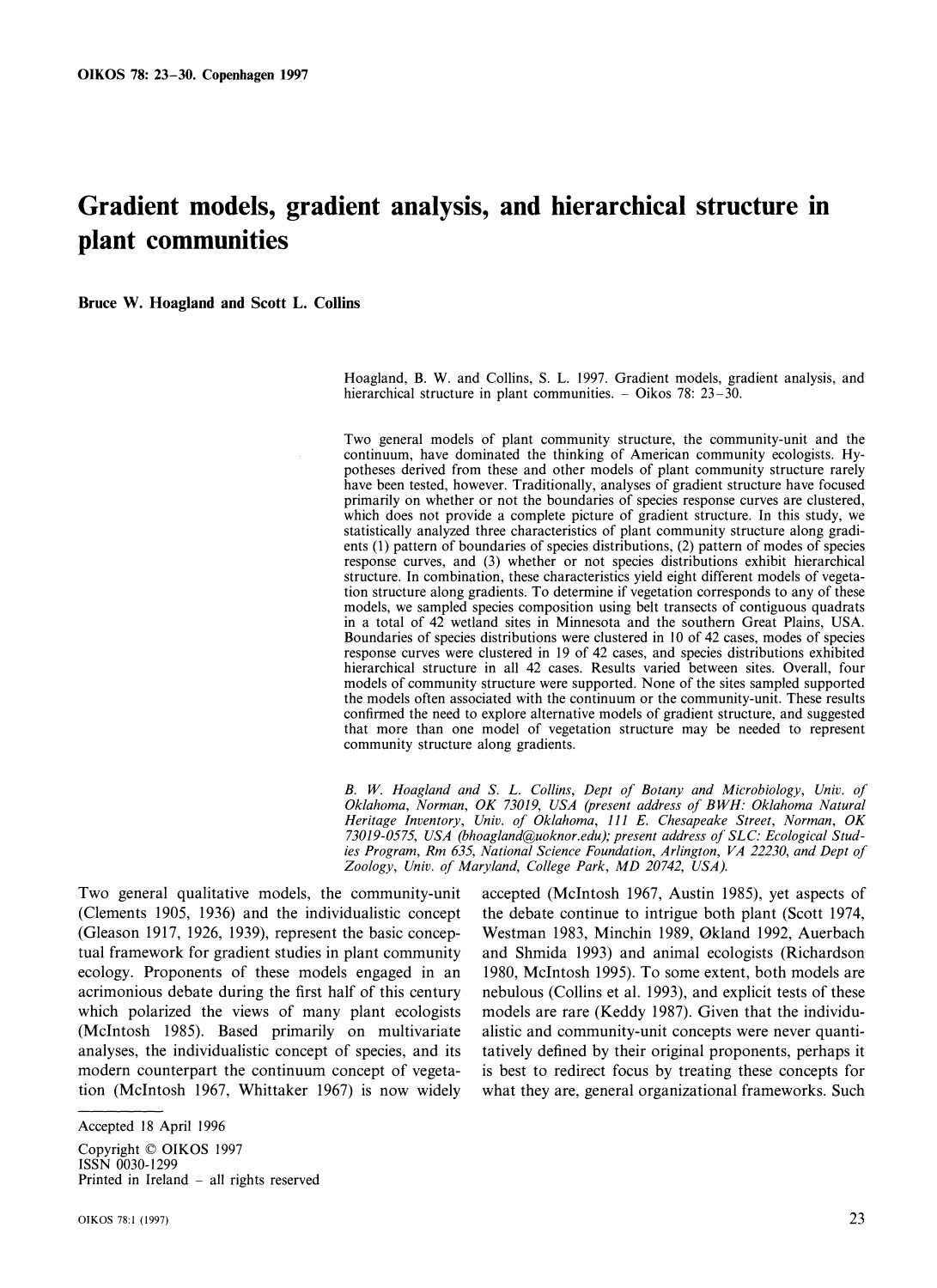

Fig. 1. Graphical presentation of four hypotheses of plant community structure along an environmental gradient: A) community-unit, B) hierarchical community-unit, C) continuum concept, and D) hierarchical continuum. Curves represent the relative abundance of a species along an environmental gradient.

an approach would allow development and measurement of meaningful quantitative characteristics of vegetation structure along gradients within these general conceptual frameworks. In this study, we focus on three independent, quantifiable measures of gradient structure: (1) pattern of boundaries of species distributions, (2) pattern of modes of species response curves, and (3) whether or not species distributions exhibit hierarchical structure. These characteristics represent the potential outcome of different mechanisms producing vegetation structure along gradients (Collins et al. unpubl.). We then measured these characteristics along gradients in wetland vegetation. Our goal was to conduct an objective and quantitative analysis of these characteristics in an effort to develop a more detailed understanding of community structure along environmental gradients.

#### **Characteristics of community structure**

The highly deterministic community-unit model of Clements (1916, 1936) has been interpreted by some to imply that plant communities are comprised of distinguishable associations of species with little overlap in species distributions among associations. Graphically, this model has been portrayed as a series of species response curves in which the starting and ending points of species distributions are clustered (Fig. 1A; Whittaker 1975, Shipley and Keddy 1987). Because of this interpre-

24

tation, boundaries of species response curves have been the primary focus of previous analyses of gradient structure (Underwood 1978, Dale 1984, Johnson et al. 1987, Shipley and Keddy 1987, Auerbach and Shmida 1993, Wilson 1994). Whether or not Clements envisioned vegetation to be this highly structured is uncertain; however, the modern interpretation of the communityunit represents a potential model of community structure with characteristics that can be quantified in the field. In addition to boundary clustering, however, this model also predicts that the modes of species response curves within an association are clustered.

Other interpretations of the community-unit model are possible, however (Collins et al. 1993). For example, Clements (1936) described the occurrence of "perdominants", species that were dominant and spanned one or more association. Such a pattern would yield an alternative model (Collins et al. 1993), the hierarchical community-unit (Fig. lB), in which boundaries and modes of species response curves are clustered, yet community structure would be hierarchical (e.g.. Patterson and Brown 1991) because some species response curves would be nested within the curves of other, more dominant species.

Gleason (1917, 1926, 1939) challenged Clements' original model and suggested an alternative model in which species were distributed independently along environmental gradients. Associations of species in communities resulted from the chance interaction of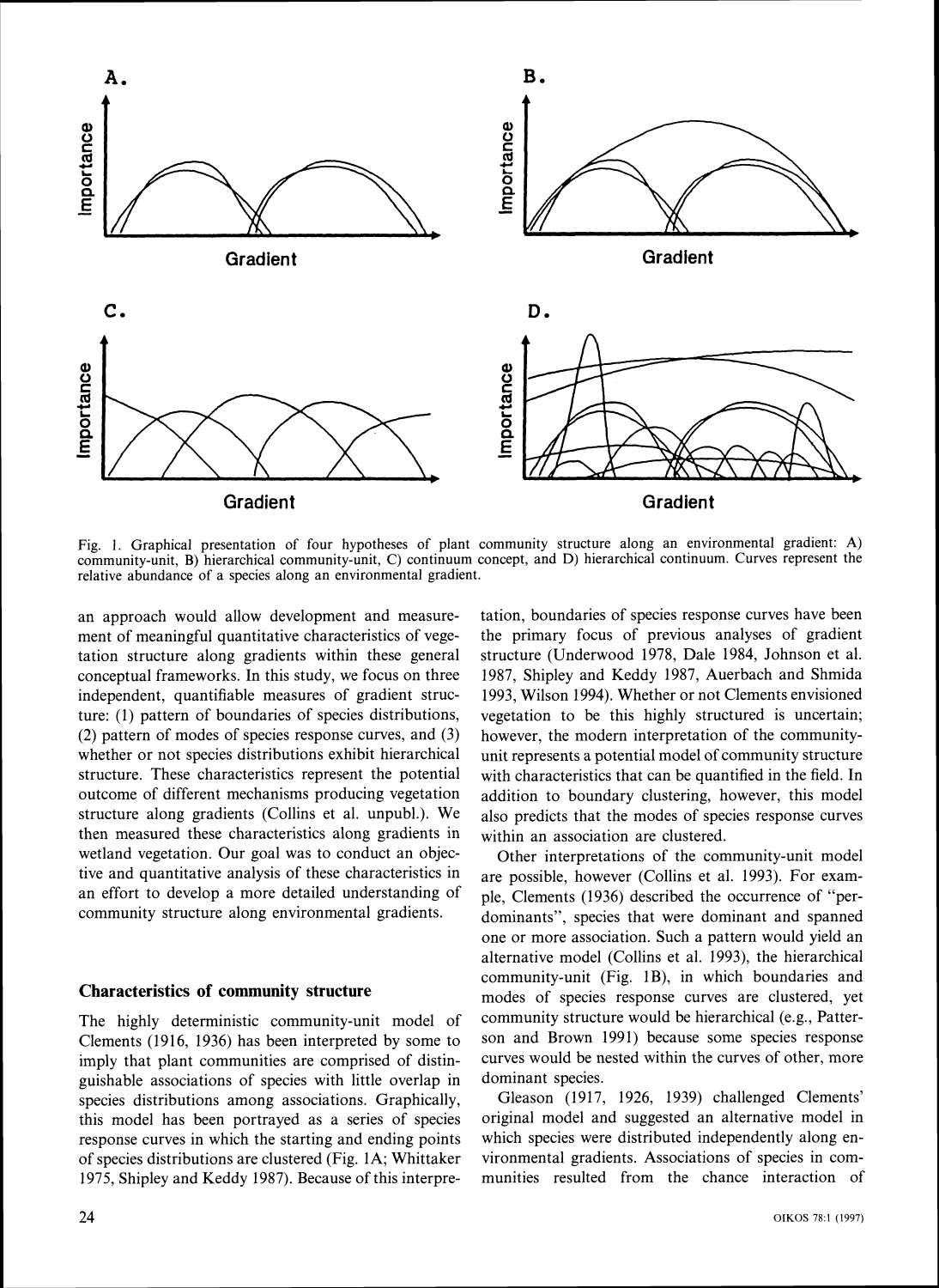Table 1. Models of species distribution along gradients based on distribution of boundaries of species response curves, modes of species response curves, and degree of nestedness of species distributions. In addition, the particular model based on data collected from 22 transects in wetlands in the Lake Itasca State Park region of north-central Minnesota and 20 transects in playa basins in the Southern High Plains of Texas, Colorado and Oklahoma.

|                             | <b>Boundaries</b><br>clustered | Modes<br>clustered | <b>Distributions</b><br>nested | Playas | Lake<br>Itasca |
|-----------------------------|--------------------------------|--------------------|--------------------------------|--------|----------------|
| Hierarchical community-unit | Yes                            | Yes                | Yes                            |        |                |
| Alternative model 1         | Yes                            | No                 | Yes                            |        |                |
| Community-unit              | Yes                            | Yes                | No.                            |        |                |
| Alternative model 2         | Yes                            | No                 | No                             |        |                |
| Alternative model 3         | No                             | Yes                | Yes                            |        |                |
| Hierarchical continuum      | No                             | No                 | Yes                            |        | 10             |
| Alternative model 4         | No                             | Yes                | No                             |        |                |
| Continuum                   | No                             | No                 | No                             |        |                |

stochastic forces (i.e., dispersal) and deterministic forces and Collins 1994). Shipley and Keddy (1987) attempted (i.e., interspecific interactions) within a continuously to overcome this deficiency by testing predictions revarying environmental context. As noted by McIntosh garding boundary clustering based on the continuum (1985), the individualistic concept has been inappropri- and community-unit models of vegetation structure. ately interpreted by some to represent a random or null But the degree of boundary clustering is only one model of vegetation structure. The individualistic distri- quantifiable variable that can be derived from these bution of species (Gleason 1926) led to the continuum models. As noted above, other quantitative variables concept of vegetation (Curtis and McIntosh 1951, include the distribution of modes of species response<br>Whittaker 1956, 1960). The continuum is generally curves along the gradient, and whether or not species Whittaker 1956, 1960). The continuum is generally portrayed as a series of broadly overlapping species distributions exhibit hierarchical structure. Based on response curves with randomly distributed starting and these three attributes, there are eight alternative models response curves with randomly distributed starting and these three attributes, there are eight alternative models<br>stopping boundaries, and modes along an environmen-<br>of community structure, of which only four have been, stopping boundaries, and modes along an environmen-

been described implicitly by Gauch and Whittaker modes, nestedness) alone is sufficient to discriminate<br>(1972) and explicitly by Collins et al. (1993) Gauch and among models, but taken together with appropriate (1972) and explicitly by Collins et al. (1993). Gauch and among models, but taken together with appropriate<br>Whittaker (1972) proposed that modes of dominant indices to measure each characteristic, a more accurate Whittaker (1972) proposed that modes of dominant indices to measure each characteristic, a more accurate<br>species were regularly spaced and encompassed several assessment of community structure along gradients can species were regularly spaced and encompassed several assessment of community structure along gradients can be determined. curves of subordinate species. The model by Collins et be determined.<br>al. (1993) is derived from Kolasa's (1989) biographical In this study, we analyzed patterns of boundary al. (1993) is derived from Kolasa's (1989) hierarchical In this study, we analyzed patterns of boundary<br>model of community structure, the continuum concent clustering, clustering of modes, and nestedness of spemodel of community structure, the continuum concept, and the core-satellite species hypothesis (Hanski 1982, cies response curves along 42 wetland gradients to and the core-satellite species hypothesis (Hanski 1982, cies response curves along 42 wetland gradients to predic-<br> Hanski and Gyllenberg 1993). Kolasa's model predicts determine if vegetation structure conforms to predic-<br>higrarchical structure, because enories with names. hierarchical structure because species with narrow tions derived from any of the eight alternative models niches are restricted in distribution and occur as nested analysis is descriptive in that it reflects a search for subsets within the habitat of broadly distributed, domi-<br>pattern, yet we argue that pattern must be determined nant species. These widely distributed dominant species pattern, yet we argue that pattern must be determined<br>before detailed analyses of processes and mechanisms are analogous to "core" species in Hanski's (1982) corone detailed analyses of processes and mechanisms<br>can be performed. We believe our approach is rigorous, model, whereas narrowly distributed species correspond<br>to "satellite" species in the model. Within a gradient<br> $\frac{1}{2}$  however, because we statistically analyzed patterns in context (e.g., Collins et al. 1993). the hierarchical con- ferent models of community structure. tinuum model predicts that modes and boundaries of species response curves are random, but because distributions are hierarchical. this model predicts that species distributions are nested (Fig. 1D). **Methods and materials** 

Explicit tests of hypotheses derived from the continuum, the community-unit, or any other gradient model **Study areas**  are rare in vegetation science (Keddy 1987). Indeed, the Shoreline wetland communities were chosen as study discipline has been criticized for want of a rigorous sites because of strong gradients produced by varying scientific approach, particularly a lack of hypothesis degrees of soil moisture and nutrients, and diverse testing as a mechanism for accepting or rejecting con- assemblages of plant species (Sculthorpe 1967, Armcepts and models (Keddy 1987. Wilson 1991, Gurevitch strong 1975, Spence 1982, Mitsch and Gosselink 1986).

tal gradient (Fig. 1C).<br>
Hierarchical modifications of the continuum have these characteristics (boundary clustering, clustering of<br>
Hierarchical modifications of the continuum have these characteristics (boundary clusteri Hierarchical modifications of the continuum have these characteristics (boundary clustering, clustering of the continuum have these characteristics (boundary clustering, clustering of the characteristics (boundary clusteri

field data in comparison to patterns derived from dif-

degrees of soil moisture and nutrients, and diverse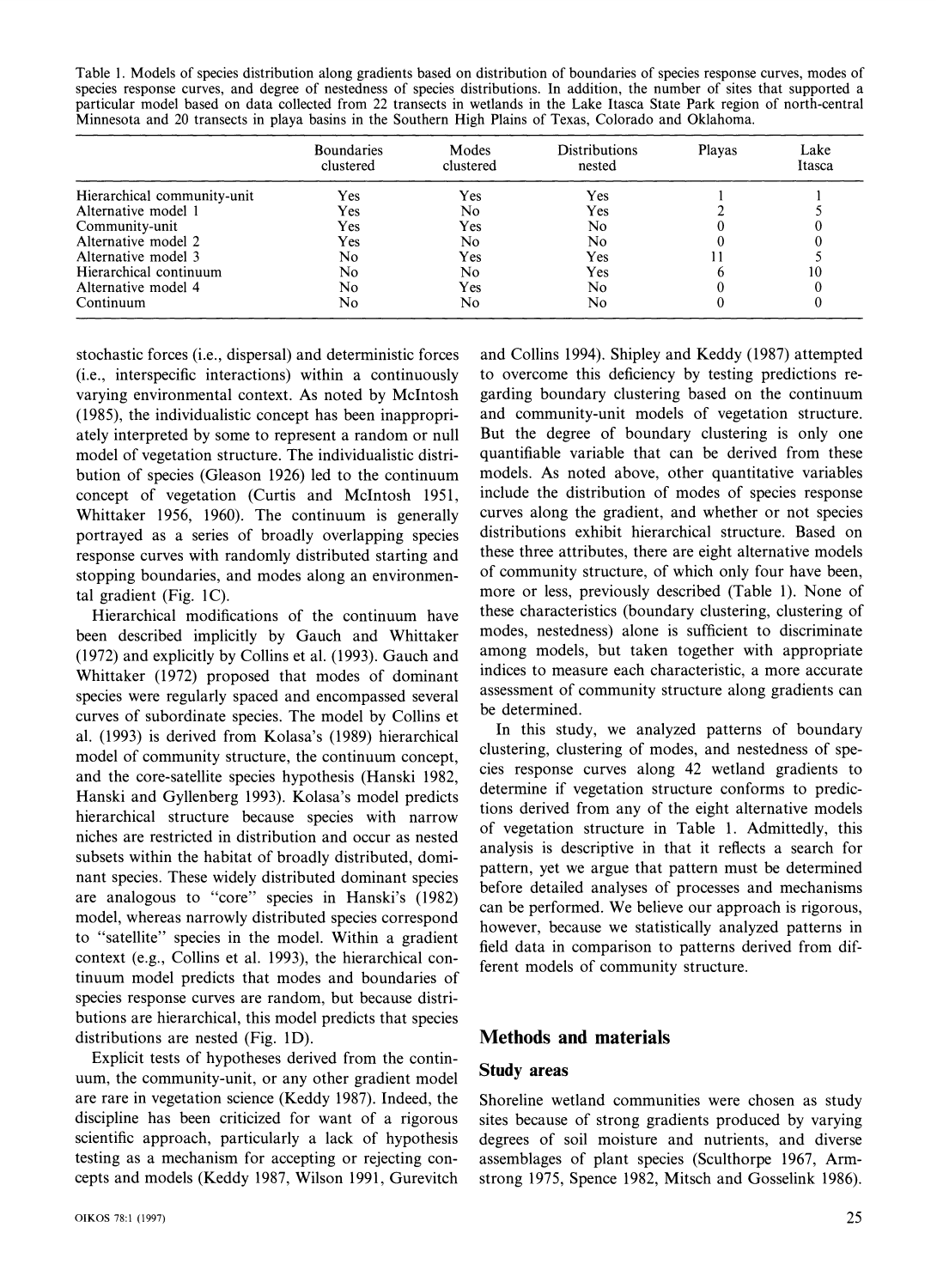In addition. wetlands have served as model systems in previous studies of gradient structure (Shipley and Keddy 1987, 0kland 1992). Study sites were selected in two physiognomically distinct wetland systems: emergent wetlands in lakes and ponds in Itasca State Park, Minnesota, USA, and playa lake basins in the Southern High Plains of Texas. Oklahoma, and New Mexico, USA.

### **Field methods**

At each site, contiguous 25-cm by 50-cm quadrats were located along belt transects with the long axis of each quadrat oriented perpendicular to the wetland gradient. The length of transects, and thus the number of quadrats, varied in relation to the radius of a site. At Itasca, transects  $(n = 22)$  varied in length from 50 to 150 quadrats (12.5 to 50 m). These transects originated at the edge of emergent wetland vegetation and terminated 20 quadrats into the upland forest community. Playa transects ( $n = 20$ ) ranged in length from 50 to 220 quadrats (12.2 to 54 m). Transects originated at the center of the playa and extended through the basin floor vegetation and into the adjacent shortgrass prairie. Aerial cover of each species was visually estimated (Wilson and Lee 1994) in five percent cover classes in each quadrat.

#### **Data analysis**

To evaluate degree of boundary clustering of species response curves, the number of starting and stopping boundaries was calculated per quadrat. As with previous studies of boundary clustering (Pielou 1977a, Underwood 1978, Dale 1984, Shipley and Keddy 1987, Auerbach and Shmida 1993), we assumed that breaks in species distribution did not necessarily mean that the species was physiologically unable to occur in these intervals at each site. Therefore, only the initial lower and upper boundaries of species distributions were used for this analysis. Morisita's index (Hurlbert 1990) was used to determine whether or not species boundaries were clustered:

$$
I = Q \sum_{i=1}^{Q} {n_1 \choose N} {n_i - 1 \choose N - 1}
$$

where  $Q$  is the number of quadrats,  $n_i$  is the number of starting and stopping boundaries in the ith quadrat, and  $n$  is the total number of boundaries. Calculations did not include the first and last quadrats of a transect. If  $I = 1$ , boundaries are random, if  $I < 1$  boundaries are regularly dispersed, and if *I>* 1 boundaries are clustered. A chi-square test was used to determine significance.

Modes of species response curves along a transect were considered to occur in the quadrat with the highest cover value. Degree of aggregation  $(P)$  of species modes was determined using the Index of Poole and Rathcke (1979) which calculates the sample variance of distance between modes:

$$
P = \frac{\sum_{i=0}^{k} \{y_{i+1} - y_i - [1/(k+1)]\}^2}{k+1}
$$

where k is the number of species,  $y_{i+1} - y_i$  is the distance between modes, and  $1/(k + 1)$  is the mean of  $y_{i+1} - y_i$ . If  $P = 1$ , modes are randomly distributed, if  $P < 1$  modes are regularly distributed, if  $P > 1$  modes are aggregated. Using this index, we can test the null hypothesis that species modes are randomly distributed along an environmental gradient using the chi square distribution (Poole and Rathcke 1979).

Hierarchical structure was determined by calculating the degree of nestedness in species distributions (Patterson and Brown 1991) along each transect using the nestedness index of Wright and Reeves (1992):

$$
N_c = \sum_{i=1}^{K-1} \sum_{m=i-1}^{K} \sum_{j=1}^{S} X_{ij} X_{mj}
$$

where  $S$  is the total number of species,  $K$  is the number of quadrats, and  $X_{ii} = 1$  if species *j* is present at quadrat I and 0 if it is absent. The nestedness index,  $N_c$ , counts the number of times that a species' presence in a quadrat correctly predicts that species' presence in quadrats that are more species-rich (Wright and Reeves 1992).

The value of  $N_c$  is then used to calculate the relative nestedness index  $(C)$  which ranges from 0 for complete independence of species distributions to 1 for perfect nestedness:

$$
C = \frac{N_c - E\{N_c\}}{\max\{N_c\} - E\{N_c\}}
$$

where  $E\{N_c\}$  is the expected value and max  $\{N_c\}$  is the value of  $N_c$  for a perfectly nested matrix. Cochran's  $Q$ , considered a more conservative test than  $z$ -scores (Wright and Reeves 1992), was used to test for significance of nested species distributions.

Spearman's rank correlation coefficients were calculated for Itasca and playa data sets to determine if any of the three indices of gradient structure were correlated with either transect length or total species richness.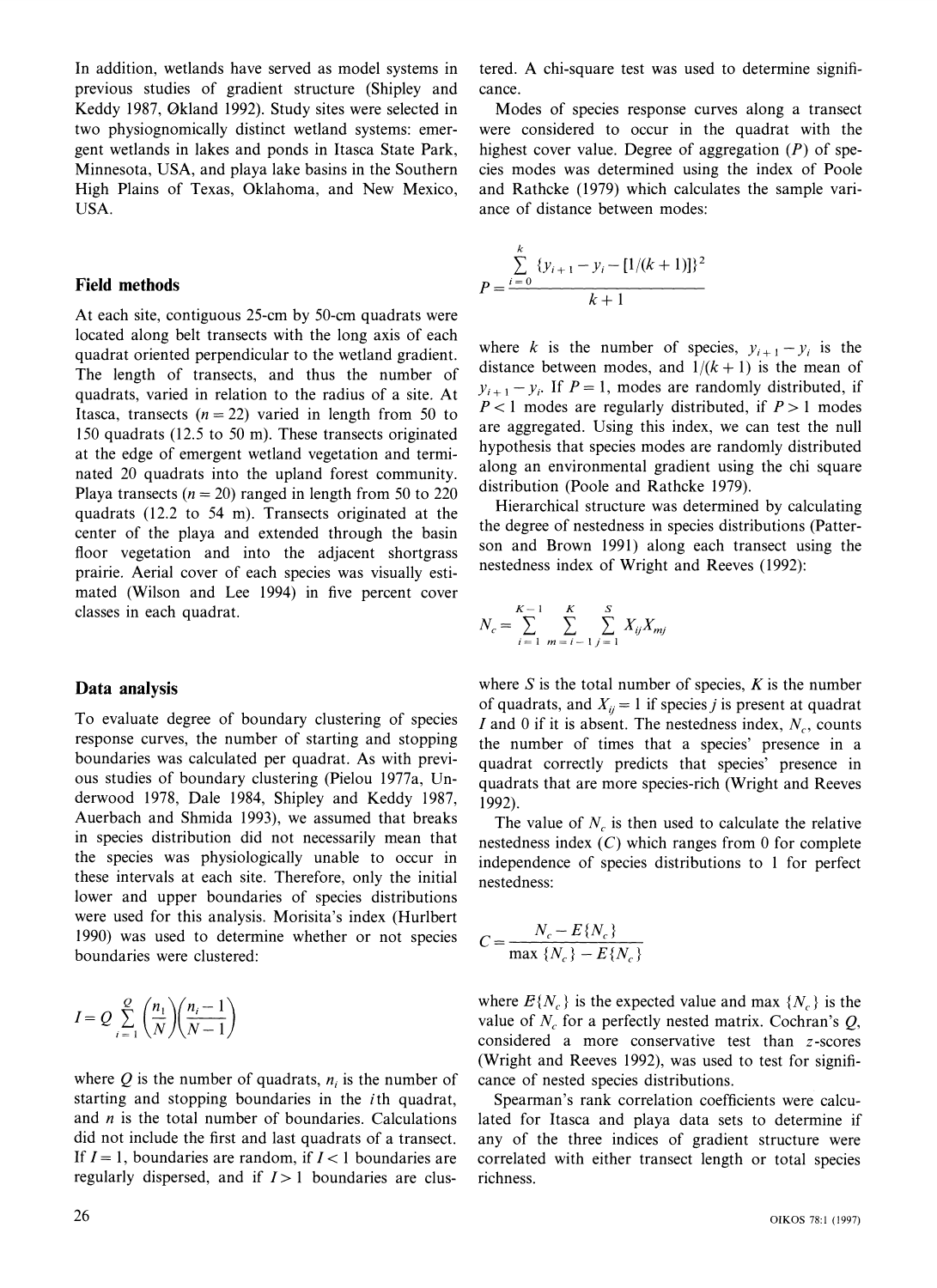Table 2. Indices of community structure for wetland gradients at Lake Itasca State Park, Minnesota. Columns represent, respectively, index values for boundary clustering, nestedness and distribution of modes. The yes/no re or not values were significant at each site. Habitat types are designated as  $L$  for lacustrine shoreline and  $S$  sedge mat.

| Site name                                    | No. of<br>plots | No. of<br>species | <b>Boundaries</b><br>clustered | Modes<br>clustered | Distributions<br>nested | Model<br>supported |
|----------------------------------------------|-----------------|-------------------|--------------------------------|--------------------|-------------------------|--------------------|
| Bear Paw Point <sup>S</sup>                  | 100             | 32                | 1.27 NO                        | $0.72$ NO          | 0.20 YES                | HC                 |
| Beaver Lake <sup>L</sup>                     | 68              | 19                | 1.72 NO                        | 0.47 NO            | 0.01 YES                | HC                 |
| Bog D <sup>S</sup>                           | 129             | 47                | 2.04 YES                       | 4.40 NO            | 0.14 YES                | Alt. 1             |
| Bog F <sup>S</sup>                           | 90              | 35                | 2.66 NO                        | 2.72 NO            | 0.35 YES                | HC                 |
| Bohall 1 <sup>S</sup>                        | 80              | 25                | 1.79 YES                       | 1.12 NO            | 0.22 YES                | Alt 1              |
| Bohall 2 <sup>S</sup>                        | 120             | 32                | 1.84 NO                        | $0.78$ NO          | 0.25 YES                | HC                 |
| Bohall 3 <sup>S</sup>                        | 100             | 34                | 2.52 NO                        | 2.33 YES           | 0.29 YES                | Alt. $3$           |
| DeSoto Trail, North                          | 145             | 17                | 2.52 NO                        | 0.38 NO            | 0.15 YES                | HC                 |
| DeSoto Trail, East <sup>L</sup>              | 75              | 9                 | 2.92 NO                        | 1.43 NO            | 0.30 YES                | HC                 |
| DeSoto Trail, South <sup>L</sup>             | 80              | 14                | 2.97 YES                       | $0.70$ NO          | 0.29 YES                | Alt. 1             |
| DeSoto Trail, West <sup>L</sup>              | 62              | 13                | 1.80 NO                        | $0.61$ NO          | 0.16 YES                | HC                 |
| Floating Bog Bay 1 <sup>S</sup>              | 110             | 40                | 1.54 YES                       | 1.36 NO            | 0.16 YES                | Alt. 1             |
| Floating Bog Bay 2 <sup>S</sup>              | 87              | 39                | 1.59 NO                        | 1.50 YES           | 0.14 YES                | Alt. $3$           |
| French Creek 1 <sup>S</sup>                  | 85              | 35                | 3.0 YES                        | 2.34 YES           | 0.34 YES                | HCU                |
| French Creek 2 <sup>S</sup>                  | 90              | 36                | 2.74 NO                        | 1.76 YES           | 0.32 YES                | Alt. $3$           |
| Little Mantrap Lake <sup>L</sup>             | 90              | 28                | 2.14 NO                        | 0.87 NO            | 0.14 YES                | HС                 |
| Midpoint Bog <sup>S</sup>                    | 100             | 42                | 2.72 YES                       | 1.38 NO            | 0.20 YES                | Alt. 1             |
| Schoolcraft Island <sup>L</sup>              | 65              | 65                | 2.66 NO                        | 3.37 YES           | 0.25 YES                | Alt. 3             |
| Scott's Favorite Lake,<br>South <sup>L</sup> | 50              | 17                | 1.91 NO                        | $0.49$ NO          | 0.19 YES                | HC.                |
| Scott's Favorite Lake.<br>West <sup>L</sup>  | 50              | 16                | 1.62 NO                        | $1.10$ NO          | 0.19 YES                | HC                 |
| Tamarack Lake <sup>S</sup>                   | 100             | 33                | 3.05 YES                       | 1.46 YES           | 0.26 YES                | HCU                |
| Tamarack Point <sup>S</sup>                  | 85              | 33                | 1.85 NO                        | 1.92 YES           | 0.37 YES                | Alt. $3$           |

tween open water and sedge mat surfaces. The lake-<br>ward portion of sedge mats was often dominated by a surface of the playas contained a central zone *Carex corrosa* F. Boott. and *Calla palustris* L. Several dominated by annual species such as *Ambrosia grayii Carex corrosa* F. Boott. and *Calla palustris* L. Several (A. Nels.) Shinners, *Kochia scoparia* (L.) Schrad other *Carex* spp. occurred within the sedge mats. (A. Nels.) Shinners, *Kochia scoparia* (L.) Schrad., and Mosts were common at the sedgement unlead integral. Moats were common at the sedgemat-upland inter-<br>fogge Legyeting sharelings ware dominated by *Sanit* the 15 playas remaining was dominated by *Agropyron* faces. Lacustrine shorelines were dominated by *Sugit-* the 15 playas remaining was dominated by *Agropyron taria rigida* Pursh. adjacent to a narrow zone of *Calamagrostis stricta* (Timm.) Koel. *A* broad zone of *Lippia cuneifolia* (Torr.) Steud. Several species were calamagrostis stricta (Timm.) Koel. *A* broad zone of *Lippia cuneifolia* (Torr.) Steud. Several species were several *Carex* spp. extended from the *C. inexpansa* zone

modes were variable among transects at Itasca (Table shortgrass prairie upland was typically dominated by<br>2) Boundaries of species response curves were signifi- Bouteloua gracilis (H.B.K.) Lasg. ex Griffiths and 2). Boundaries of species response curves were signifi-<br>cantly aggregated at 15 of 22 sites. Modes of species. Buchloë dactyloides. cantly aggregated at 15 of 22 sites. Modes of species *Buchloë dactyloides*.<br>
response curves were significantly aggregated at seven Values for the indices of boundary clustering and response curves were significantly aggregated at seven Values for the indices of boundary clustering and<br>of 22 sites. Species distributions were significantly distribution of modes were variable among the playa of 22 sites. Species distributions were significantly nested at all 22 sites indicating hierarchical structure. transects (Table 3). Boundaries of species response<br>Overall, community structure in Itasca wetlands was curves were significantly aggregated at three of 20 sites. Overall, community structure in Itasca wetlands was variable among sites. The hierarchical continuum was Modes of species response curves were aggregated in 12 supported at 10 sites, the hierarchical community-unit of 20 sites. Species distributions were significantly was supported at two sites, and alternative models 1 nested at all 20 sites indicating hierarchical structure. and 3 were each supported at five sites (Table I). Five Overall. the hierarchical continuum concept was supwetlands at Itasca were sampled with two or more ported at six sites. the hierarchical community-unit was transects at different locations. In four of these five, the supported at one site. alternative model I was supgradient structure, reflected by index scores. differed ported at two sites, and alternative model 3 was supamong transects within a single wetland. ported at 11 sites (Table 1).

### **Results Playa lake basins**

**Itasca wetlands Although the overall physiognomy of playas was vari**able. 18 playas had three visually identifiable vegetation Wetlands at Itasca often had abrupt transitions bezones, but only two zones were discerned in the remainto the uplands.<br>Indices of boundary clustering and distribution of *tida longiseta* Steud.-Reydb., and *Lippia cuneifolia*. The<br>Indices of boundary clustering and distribution of *tida longiseta* Steud.-Reydb., and *Lippia* Indices of boundary clustering and distribution of *tida longiseta* Steud.-Reydb., and *Lippia cuneifolia.* The<br>odes were variable among transects at Itasca (Table shortgrass prairie upland was typically dominated by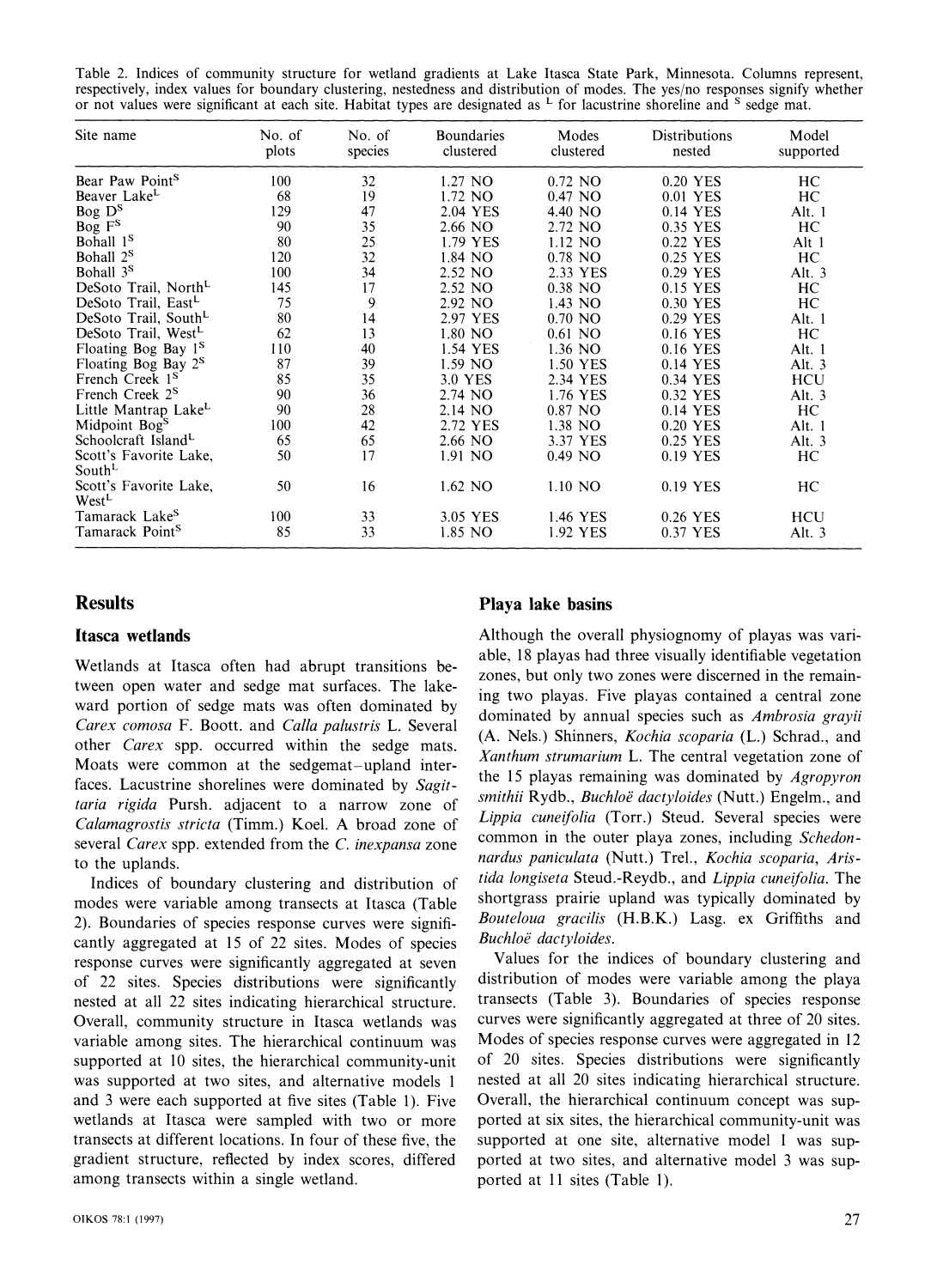Table 3. Indices of community structure for playa lake basins in the Southern High Plains of Texas, Oklahoma and New Mexico. Columns represent, respectively, index values for boundary clustering, nestedness and distribution of modes. The yes/no responses signify whether or not values were significant at each site. Habitat types are designated as  $\frac{1}{2}$  for lacustrine shoreline and <sup>S</sup> sedge mat.

| Site name       | No. of<br>plots | No. of<br>species | <b>Boundaries</b><br>clustered | Modes<br>clustered | <b>Distributions</b><br>nested | Model<br>supported |
|-----------------|-----------------|-------------------|--------------------------------|--------------------|--------------------------------|--------------------|
| Golden Lake     | 150             | 22                | 1.29 YES                       | 0.84 YES           | 0.32 YES                       | HCU                |
| Kiowa 14        | 40              | 11                | $0.57$ NO                      | 0.41 NO            | 0.37 YES                       | HC                 |
| Kiowa 36        | 80              | 17                | 2.02 YES                       | $0.43$ NO          | 0.30 YES                       | Alt. 1             |
| Kiowa 125       | 120             | 22                | $0.92$ NO                      | $0.56$ NO          | 0.29 YES                       | HC                 |
| Kiowa 127A      | 130             | 18                | 2.86 YES                       | $0.66$ NO          | 0.53 YES                       | Alt. 1             |
| Kiowa 127B      | 150             | 26                | $2.09$ NO                      | $1.53$ NO          | 0.45 YES                       | HC                 |
| Kiowa 128       | 200             | 18                | $0.78$ NO                      | $0.64$ NO          | 0.37 YES                       | HC                 |
| Kiowa 129       | 170             | 24                | 1.44 NO                        | $0.98$ NO          | 0.48 YES                       | HC                 |
| Rita Blanca 21A | 65              | 12                | 1.94 NO                        | 0.96 YES           | 0.45 YES                       | Alt. $3$           |
| Rita Blanca 21B | 80              | 17                | 1.36 NO                        | 0.76 YES           | 0.28 YES                       | Alt. $3$           |
| Rita Blanca 21D | 80              | 11                | 1.32 NO                        | 0.70 YES           | 0.58 YES                       | Alt. $3$           |
| Rita Blanca 22A | 80              | 24                | 1.55 NO                        | 0.90 YES           | 0.42 YES                       | Alt. $3$           |
| Rita Blanca 22B | 60              | 17                | $0.51$ NO                      | 0.62 YES           | 0.50 YES                       | Alt. $3$           |
| Rita Blanca 22C | 70              | 16                | $1.39$ NO                      | 0.60 YES           | 0.47 YES                       | Alt. $3$           |
| Rita Blanca 22D | 50              | 17                | 1.65 NO                        | 1.21 YES           | 0.16 YES                       | Alt. $3$           |
| Rita Blanca 44  | 140             | 17                | 1.44 NO                        | 19.1 YES           | 0.52 YES                       | Alt. $3$           |
| Rita Blanca 46  | 85              | 12                | 2.30 NO                        | $0.68$ NO          | 0.59 YES                       | HC                 |
| Rita Blanca 48  | 130             | 9                 | $1.76$ NO                      | 0.56 YES           | 0.66 YES                       | Alt. $3$           |
| Rita Blanca 70  | 220             | 19                | $2.21$ NO                      | 0.87 YES           | 0.30 YES                       | Alt. 1             |
| Rita Blanca 136 | 57              | 11                | $1.02$ NO                      | 0.59 YES           | 0.90 YES                       | Alt. $3$           |

There was no correlation between transect length. species richness and the indices of boundary clustering, clustering of modes, or nestedness at either the Itasca or the playa sites.

### **Discussion**

Plant community structure along wetland gradients supported four of the eight possible models in Table 1: the hierarchical continuum, the hierarchical community-unit, and two previously undescribed models. Nestedness was observed on all transects, significant boundary clustering was observed in 10 of 42 transects, and significant clustering of modes occurred on 19 of 42 transects. The two models with most support from the field data, the hierarchical continuum and model 3, both predict that boundaries of species response curves are random, and that species distributions along the gradient are nested. The models differ in that one predicts clustered modes, while the other predicts that modes of response curves are random.

The consistent pattern of nestedness represents a potentially important aspect of plant community structure. Indeed, a model of gradient structure proposed by Gauch and Whittaker (1972) suggests that hierarchical structure may exist. but such structure has not previously been quantified. Hierarchical structure is predictable, however, from dominance patterns in competitive hierarchies (Kolasa 1989, Kodric-Brown and Brown 1994). One assumption of many models of distribution and abundance is that dominant species are widely distributed and subordinate species are locally

distributed (Hanski 1982, Brown 1984, Kolasa 1989). Although this pattern has not been explored in wetland plant communities, this relationship does exist, for example, in other types of herbaceous vegetation, such as tallgrass prairie plant communities (Collins and Glenn 1990, 1991). In tallgrass prairie, the distribution and abundance of subordinate species are regulated, to some extent. by dominant species at both small and large spatial scales (Collins et al. unpubl.). Hierarchical structure could develop simply as a consequence of dominance. Strong patterns of dominance have been noted in wetland plants (Gaudet and Keddy 1988). The ability of dominant species to modify the local environment, however, could enhance hierarchical structure. This mechanism. which was inherent in Clements' (1916) model of community succession, has been elaborated in recent theoretical discussions of community dynamics (Roberts 1987, Wilson and Agnew 1992). Wedin and Tilman (1990) have shown that dominant prairie grasses alter resource availability in the local soil environment. In wetlands, differential peat accumulation in sedge mat communities affects community structure by raising surface levels (Hogg and Wein 1988). Such changes produce reciprocal feedbacks between vegetation and environment (Hobbie et al. 1993), which may further enhance dominance and hierarchical structure.

Clustering of boundaries of species response curves often occurs at sharp environmental discontinuities (McIntosh 1967). The degree of boundary clustering varies with spatial scale (Pielou 1977b, Wilson and Lee 1994). Likewise, the extent of boundary clustering can be inconsistent among transects at the same site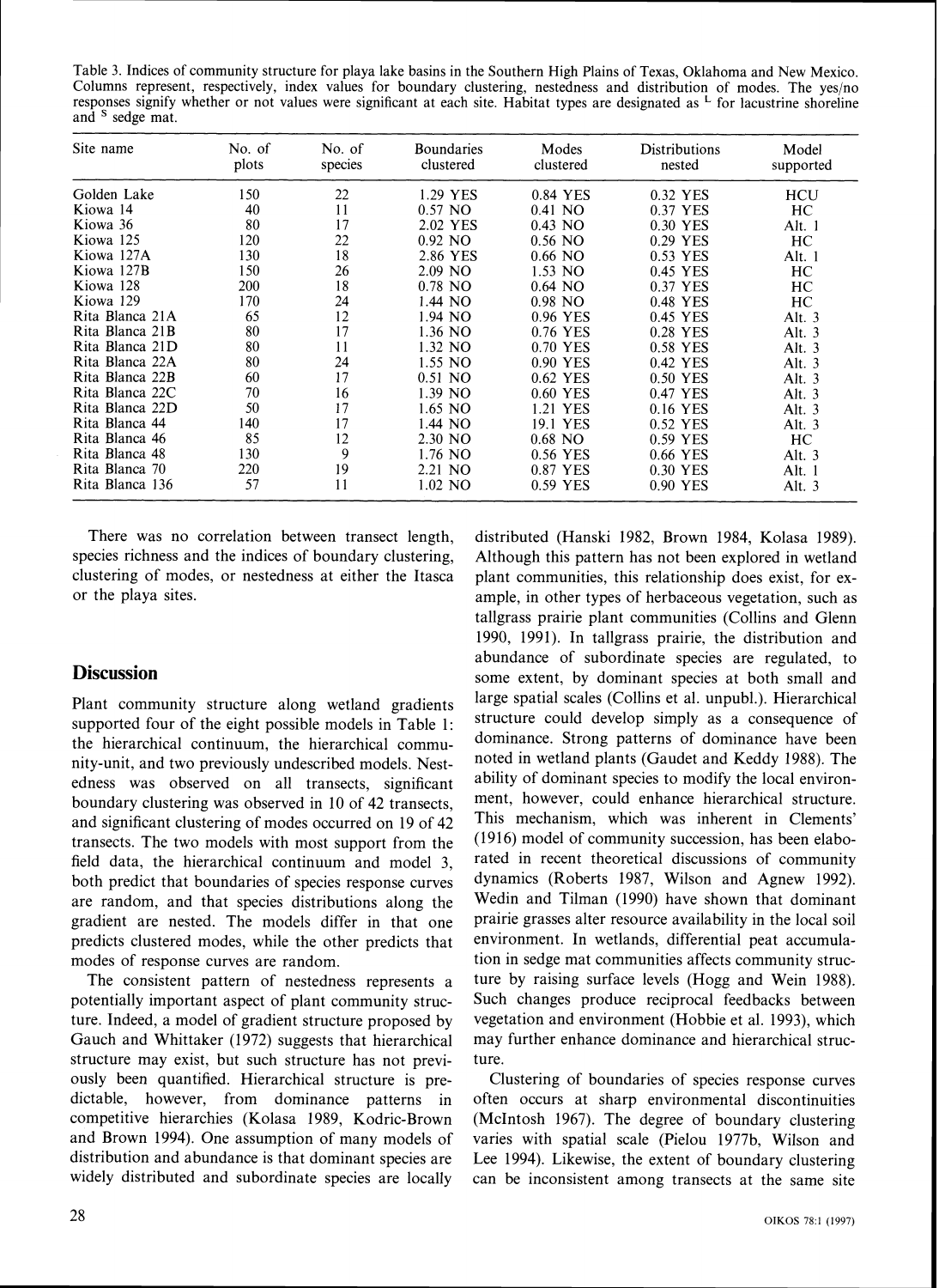(Dale 1984). In wetlands, the sedge mat vegetation often has a sharp boundary with emergent aquatic vegetation (Mitsch and Gosselink 1986). Mechanisms creating more-or-less discrete boundaries in species distributions include wave action (Keddy 1983, Weisner 1991), extent and duration of flooding (Van der Valk and Welling 1988), and "windrowing", deposition of seeds by wind at the shoreline (Penfound 1953, Van der Valk and Welling 1988). Interaction of environmental modification by dominant species and the nested distribution of subordinates can yield assemblages of species with zonation-like patterns along environmental gradients. Such a pattern could yield clustered modes, as well as boundary discontinuities. However, the importance of these mechanisms within a given wetland will vary with the size of the wetland, water level fluctuations, direction of predominant winds, etc.

The highly stochastic effects of dispersal, in conjunction with interspecific interactions and disturbance in a dynamic environmental context, will produce variable community structure at small spatial scales. Thus, it is not surprising that several models of community structure were supported in this study. Indeed, there is no need to assume that only one model of community structure will suffice to describe patterns of species distribution along environmental gradients at any spatial and temporal scale. The number of mechanisms affecting gradient structure, and the relative importance of these mechanisms, will change with the spatial and temporal scales observed (Hoekstra et al. 1991, Reed et al. 1993). For example, dispersal is one mechanism creating pattern along environmental gradients, yet the importance of dispersal will vary with scale. Along small-scale gradients, such as in the wetlands we sampled, a large number of species can reach a large proportion of the gradient which could produce the hierarchical structure observed in this study. Dispersal along elevational gradients, often used as surrogates for continental gradients (Whittaker 1956, 1960), may be a less important mechanism affecting gradient structure than large-scale climatic, edaphic, and environmental factors. These factors change at slower rates over longer time scales, thus, community structure over large regions will be less dynamic over short time periods compared to the small-scale wetland gradients studied here.

Although the continuum is widely accepted by community ecologists (Austin 1985, Minchin 1989, Austin and Gaywood 1994), none of the gradients that we analyzed supported predictions derived from traditional interpretations of the continuum concept. Shipley and Keddy (1987) found no support for the continuum in their study of wetland vegetation. Indeed, given that community structure is likely to vary with scale, the study of wetland gradients alone is not sufficient to resolve the continuum/community-unit debate, nor is it likely that such a "debate" can truly be resolved (Allen develop and test alternative models of gradient structure (e.g., Austin and Smith 1989, Collins et al. 1993). Development and analysis of alternative models should focus not only on the validity of a given model, but also on the spatial and temporal domains within which the model may or may not apply (Pickett et al. 1994). Such an approach will yield greater understanding of gradient structure, and provide a pluralistic approach to understanding plant community structure at a variety of spatial and temporal scales (McIntosh 1987, Wiegleb 1989). As a consequence, vegetation science will move from a descriptive to a more predictive discipline, resulting in a stronger conceptual framework for the study of pattern and process in plant communities.

and Hoekstra 1992). Rather, we argue for the need to

*Acknowledgen~ents* - We thank Sudeep Chandra, Deanne Drake, Brenda Durbahn. and Newel1 McCarty for field assistance. Mike Allen, Scott Armbruster. Wayne Elisens, Sue Glenn, Julianne Whitaker-Hoagland, Bill Mathews, Robert McIntosh, Bill Shipley, Ernie Steinauer. Gordon Uno and Linda Wallace provided many helpful comments on earlier drafts of the manuscript. Software for the calculation of nestedness was provided by David Wright. Partial funding was provided by the Univ. of Oklahoma Graduate College.

### **References**

- Allen, T. F. H. and Hoekstra, T. W. 1992. Toward a unified ecology. - Columbia Univ. Press, New York.
- Armstrong, W. 1975. Waterlogged soils. In: Ethrington, J. (ed.), Environment and plant ecology. Wiley, New York.
- Auerbach, M. and Shmida, A. 1993. Vegetation change along an altitudinal gradient on Mt. Hermon, Israel - no evidence for discrete communities.  $-$  J. Ecol. 81: 23–25.
- Austin. M. P. 1985. Continuum concept, ordination methods and niche theory.  $-$  Annu. Rev. Ecol. Syst. 16: 39-61.
- $-$  and Smith, T. 1989. A new model for the continuum.  $-$ Vegetatio 83: 35-47.
- and Gaywood, M. J. 1994. Current problems of environmental gradients and species response curves in relation to continuum theory.  $-$  J. Veg. Sci. 5: 473-482.
- Brown, J. H. 1984. On the relationship between abundance and distribution of species.  $-$  Am. Nat. 124: 255 $-279$ .
- Clements, F. E. 1905. Research methods in ecology. Univer-
- 1916. Plant succession: an analysis of the development of vegetation. - Carnegie Inst. of Washington. Publ. 242. Washington.
- 1936. Nature and structure of the climax.  $-$  J. Ecol. 24: 254-282.
- Collins. S. L. and Glenn, S. M. 1990. A hierarchical analvsis of species abundance patterns in grassland vegetation. -Am. Nat. 135: 633-648.
- and Glenn, S. M. 1991. The importance of spatial and temporal dynamics in species regional abundance and distribution.  $-$  Ecology 72: 654–664.
- , Glenn, S. M. and Roberts, D. W. 1993. The hierarchical continuum concept.  $-$  J. Veg. Sci. 4: 149 $-156$ .
- Curtis, J. T. and McIntosh, R. P. 1951. An upland forest continuum in the prairie-forest border region of Wisconsin. -Ecology 32: 476-498.
- Dale, M. R. T. 1984. The contiguity of upslope and downslope boundaries of species in a zoned community.  $-$  Oikos 42: 92-96.